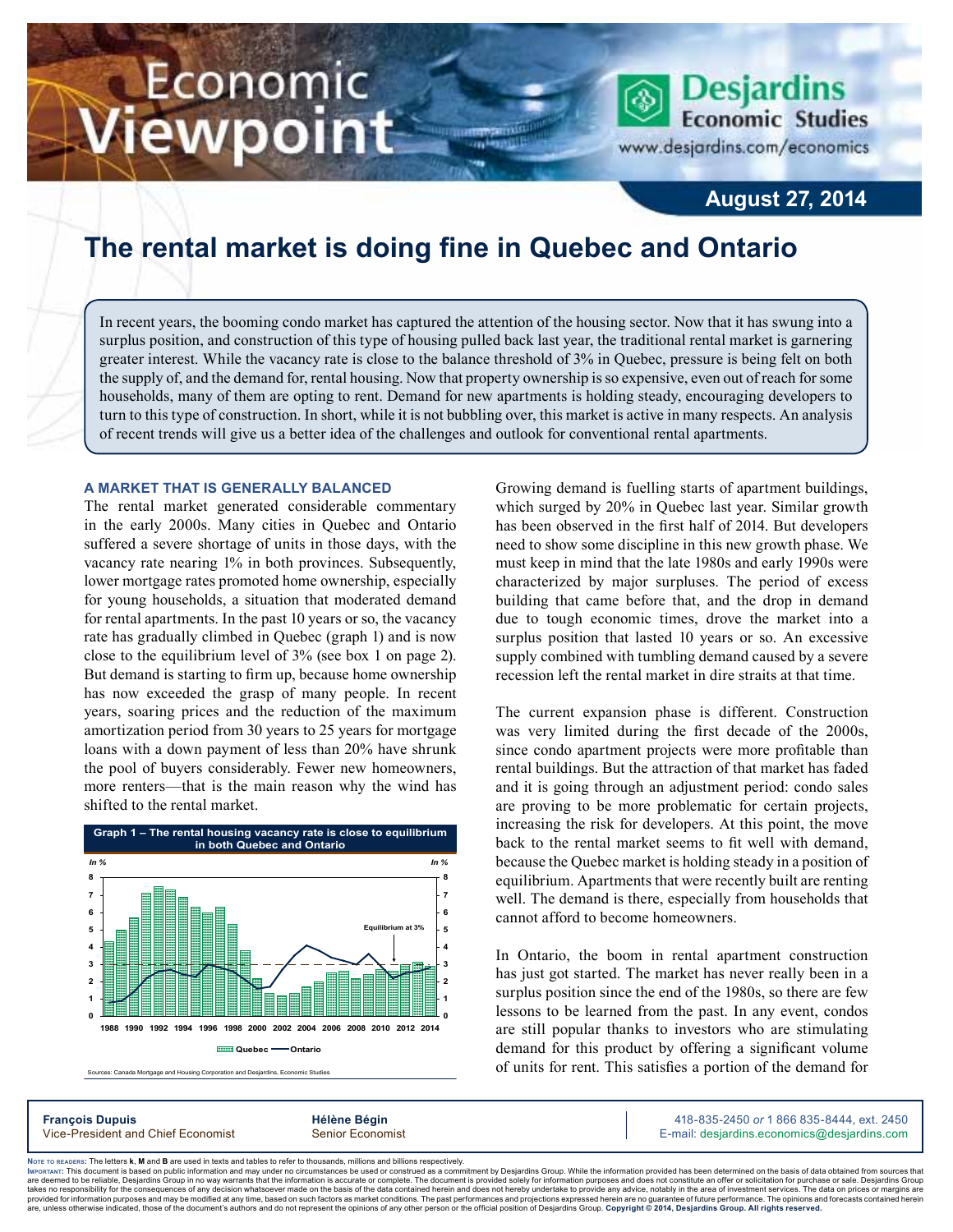

#### **Box 1 A balanced rental market**

"It is generally accepted that the rental housing market is in a balanced state when approximately 3% of the inventory of rental units is vacant. In these conditions, the vast majority of landlords manage to rent out their units, and renters are able to find a home within a reasonable length of time. A vacancy rate above the equilibrium level of 3% generally has a negative impact on landlords, who then face greater competition for renting out their units. On the other hand, a vacancy rate below the equilibrium level of 3% makes it more difficult for renters to find a home and can consequently put upward pressure on rents."1

1 Translated excerpt from: Communauté métropolitaine de Montréal, "Disponibilité des logements locatifs : hausse du taux d'inoccupation malgré une pénurie récurrente dans certains secteurs", Perspective Grand Montréal, bulletin nº 23, June 2013, http://cmm.qc.ca/fileadmin/user\_upload/periodique/23\_Perspective.pdf.

conventional rental housing, thus limiting the development potential of this market in the province. It should be noted that Ontario's rental housing vacancy rate rose to 2.8% in the spring because international migration, which usually fuels demand, has dropped off in that province.

#### **International immigration plays a key role**

Population movements have a direct influence on the rental market. People who have just arrived in a city or a province tend to rent an apartment. Thus migration from foreign countries has a strong impact on the rental market. According to Statistics Canada<sup>2</sup>, nearly all new immigrants opt for rental housing when they settle in this country, and keep renting for four years or so after their arrival. But international immigration is in decline in Ontario. Ten years ago, the province attracted around 125,000 foreigners annually, but in the past few years that number has been close to 100,000. Back then, Ontario attracted over 50% of newcomers to Canada, whereas that proportion now stands at around 40%. Meanwhile, Quebec's share of immigration has risen to 20%, consisting of over 50,000 international immigrants annually. The average age of newcomers is 28. The retention rate has even increased over the years, since 80% of newcomers are still living in Quebec after two years.3 The fact that the province has raised its immigration targets in recent years has had an impact. International migration is now hovering around 50,000 persons per year (graph 2), and this is stimulating the rental market.



#### **The influence of youth**

Young households also constitute a significant segment of the rental clientele. Consequently, the labour market, especially employment trends among those between the ages of 15 and 24, constitutes a good indicator of demand for apartments. This factor seems to have stimulated rental demand in Ontario since last year, but this is not necessarily the case in Quebec. In Ontario, the number of young workers has risen sharply in the past year, whereas the reverse is true in Quebec (graph 3 on page 3). The labour market has been struggling since the beginning of 2014, and the number of jobs among those aged 15 to 24 has dropped. However, several projects aimed at students have been started recently. In Quebec, new construction has started close to the university campus. In Montreal, the conversion of three former downtown hotels into student residences will eventually add nearly 2,000 units to the market. This will increase the risk for this specific market, as the student renter population is not necessarily growing briskly.

<sup>2</sup> Statistics Canada, *Longitudinal Survey of Immigrants to Canada*, http://www23.statcan.gc.ca/imdb/p2SV.pl?Function=getSurvey&SDDS=4422

<sup>3</sup> Institut de la statistique du Québec, « Le bilan démographique du Québec », *Statistics and Publications – Population and demography*, Gouvernment of Quebec, Edition 2013, December 3, 2013,

http://www.stat.gouv.qc.ca/statistiques/population-demographie/bilan-demographique\_an.html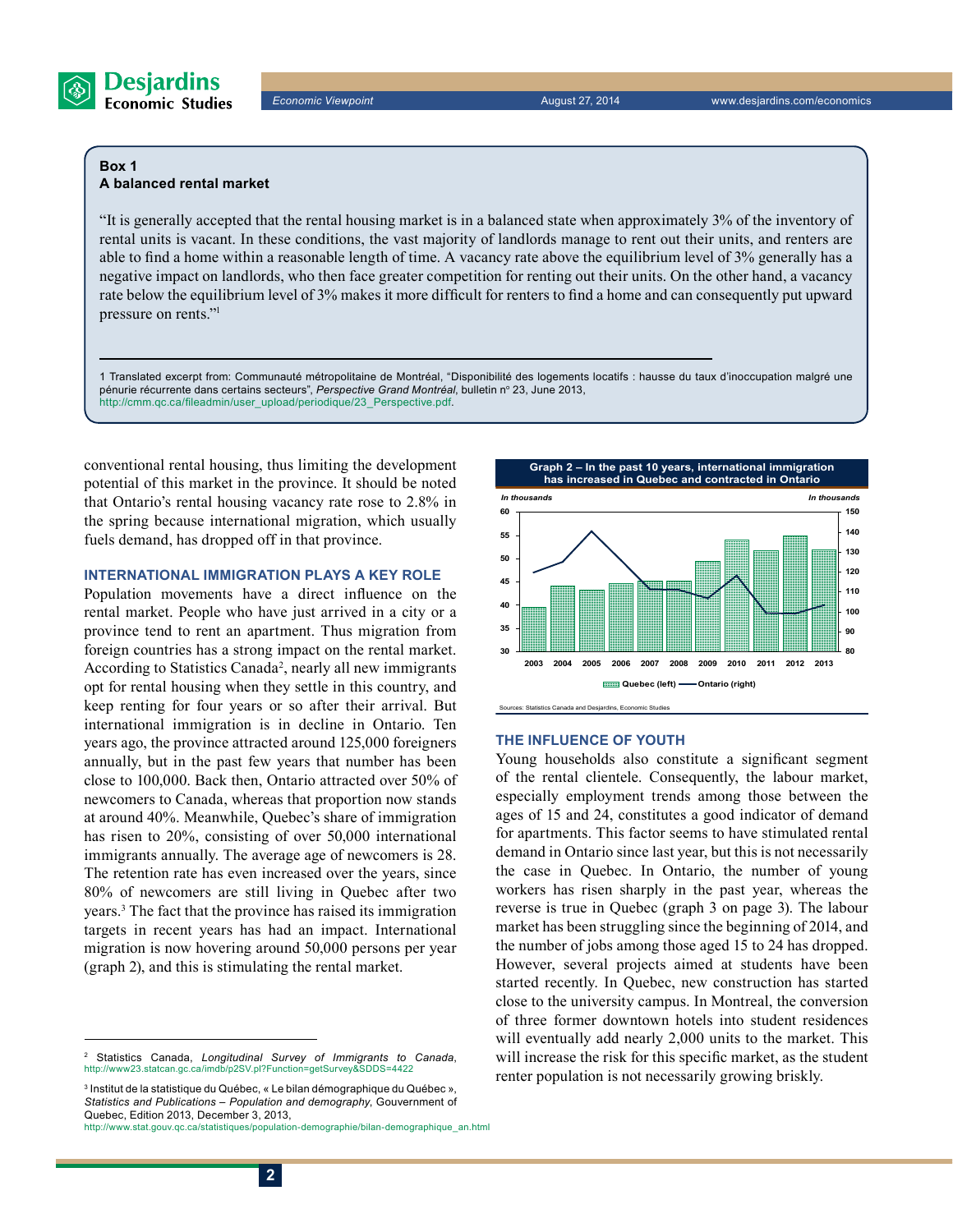*Economic Viewpoint* August 27, 2014 www.desjardins.com/economics



**Graph 4 – Montreal and Quebec CMAs: Low vacancy rates**



While demand for rental units aimed at young people has declined in Quebec, demand from somewhat older households has taken up the slack. People buying their first homes are usually between the ages of 25 and 44. Given that home ownership is presenting a greater challenge, this cohort is increasingly turning to rental properties and supporting demand for apartments. Those between the ages of 15 and 24 tend to rent less expensive properties, while those between 25 and 44 can generally afford higher rents. Therefore, the new builds in Quebec are aiming primarily at meeting demand for rental apartments that offer an alternative to home buying. In any event, the vacancy rate is quite similar in all the price ranges in both Greater Montreal and Quebec (graphs 4 and 5), with the exception of the higher end of the market<sup>4</sup>.

#### **Competition from condominiums**

Although the situation is relatively good for conventional luxury rental apartments, the rental condominium market is drawing away a growing share of the client pool. The average rent is quite similar, and condo fees are generally borne by the property owner. Rental units are usually owned by investors or developers who have not managed to sell all their recently built condominium units. The proportion of units available for rent stands at 12.1% in the Montreal census metropolitan area (CMA), 21.8% in the downtown core and over 15% in Laval (graph 6). The vacancy rate varies between 2% and 3% in most areas but is higher in downtown Montreal. In Toronto and Ottawa, about a quarter of condos are rented out, while the vacancy rates stand at 1.8% and 3.6%, respectively (graph 7 on page 4). In the Quebec CMA, nearly 10% of all units are for rent and the vacancy rate is relatively high (graph 8 on page 4).



**Graph 5 – Montreal and Quebec CMAs: No significant surplus of** 





CMA: census metropolitan area; \* Rents > \$900 in Montreal and > \$1,000 in Quebec City. Sources: Canada Mortgage and Housing Corporation and Desjardins, Economic Studies



Renting a condo is an attractive option for both young households who prefer to live in recently built homes without having to buy, and older households who have left their single-family homes. To attract and retain their clients, the owners of traditional rental properties must distinguish themselves through unparalleled service and sound building maintenance.

<sup>4</sup> A monthly rent of over \$900 in Montreal and over \$1,000 in Quebec. Given that the average rents in Quebec are more expensive than those in Montreal, the price range of high-end rental units is also higher.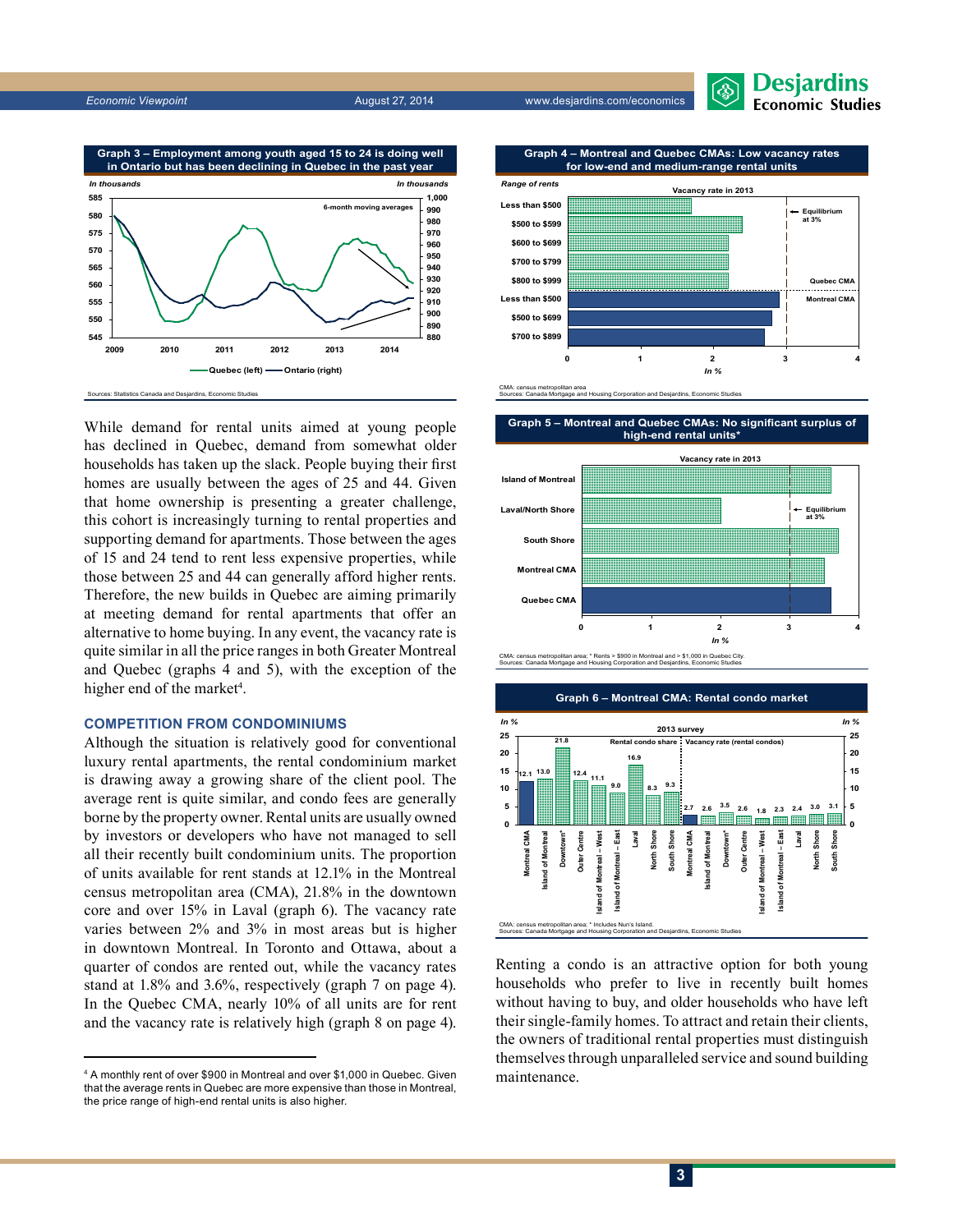





The competition between high-end rentals and condos (both purchased and rented) is expected to intensify even further in Montreal. Following a lull last year, construction of condominium units has picked up once again, especially in the downtown core, even though the market is already experiencing a surplus and prices are stagnating. In Quebec CMA, condo starts are still declining this year, a situation that should help stabilize the market and keep a rein on renting. In Ontario, construction has declined for a second consecutive year in Ottawa, while Toronto is experiencing a slight recovery. Competition from rental condos is sure to be a factor in the province for some time.

#### **The investor's point of view**

Investing in rental properties is still popular. In addition to regular rental income, investors are motivated by the prospect of an increase in property value, especially against a backdrop of low interest rates. Investors must be patient, however, because there are few good buying opportunities. High prices have led to a decline in capitalization rates, a performance indicator that gauges the income generated by a building in proportion to its purchase price. The fact that building prices are rising faster than rents must also be taken into consideration. As a result, capitalization rates continue to fall, constantly reaching new lows. Investors should pay close attention to the risk of acquisition, opting for high-quality buildings that will continue to be well regarded. Buildings must be well maintained because major investments are often difficult to make, given the low rents in Quebec. For this reason, buyers usually opt for recent constructions. Concrete buildings are in high demand, while buildings made of wood and brick, which are more outdated, are generally passed over. Investors must be very selective when purchasing properties because they can be very expensive.

#### **The rental market: challenges and outlook**

Even though this market is doing well (see box 2 on page 5) and the pace of construction is picking up, there are a number of challenges on the horizon. Quebec's rental properties are aging, leading to greater competition between older and younger buildings. Demand for new properties is considerable, and maintenance will play a decisive role when it comes to older buildings' ability to keep their tenants. With rents rising slowly, owners sometimes find it difficult to secure the financial means to make necessary improvements. If the required investments are not made, older buildings will find it harder and harder to maintain their position in the market. Facing increased competition from new apartments, the appeal of older buildings may decline even further in coming years.

What client groups should be the focus? First, young households that do not have the financial capacity to acquire their own home, and second, older clients. The aging population represents an opportunity for three types of products: condominiums (purchased or rented), conventional rental properties and seniors' residences, of which there has however been a substantial surplus on the market for a few years. Well-located and well-maintained rental properties that provide quality services to tenants will be able to capitalize on demographic trends. Demand for rental units is expected to rise in the coming years. If the pace of new construction gradually adjusts to meet demand, the vacancy rate should remain near the equilibrium level of 3% in Quebec. In Ontario, new construction will continue to be limited because the constant growth in the number of rental condos, a result of the greater presence of ownerinvestors, will further erode the client base for rental properties. The higher demand, met in part by the greater number of rental condos, combined with the scarcity of conventional rental apartment construction projects, will keep the vacancy rate at about 3% in Ontario.

> **Hélène Bégin** Senior Economist